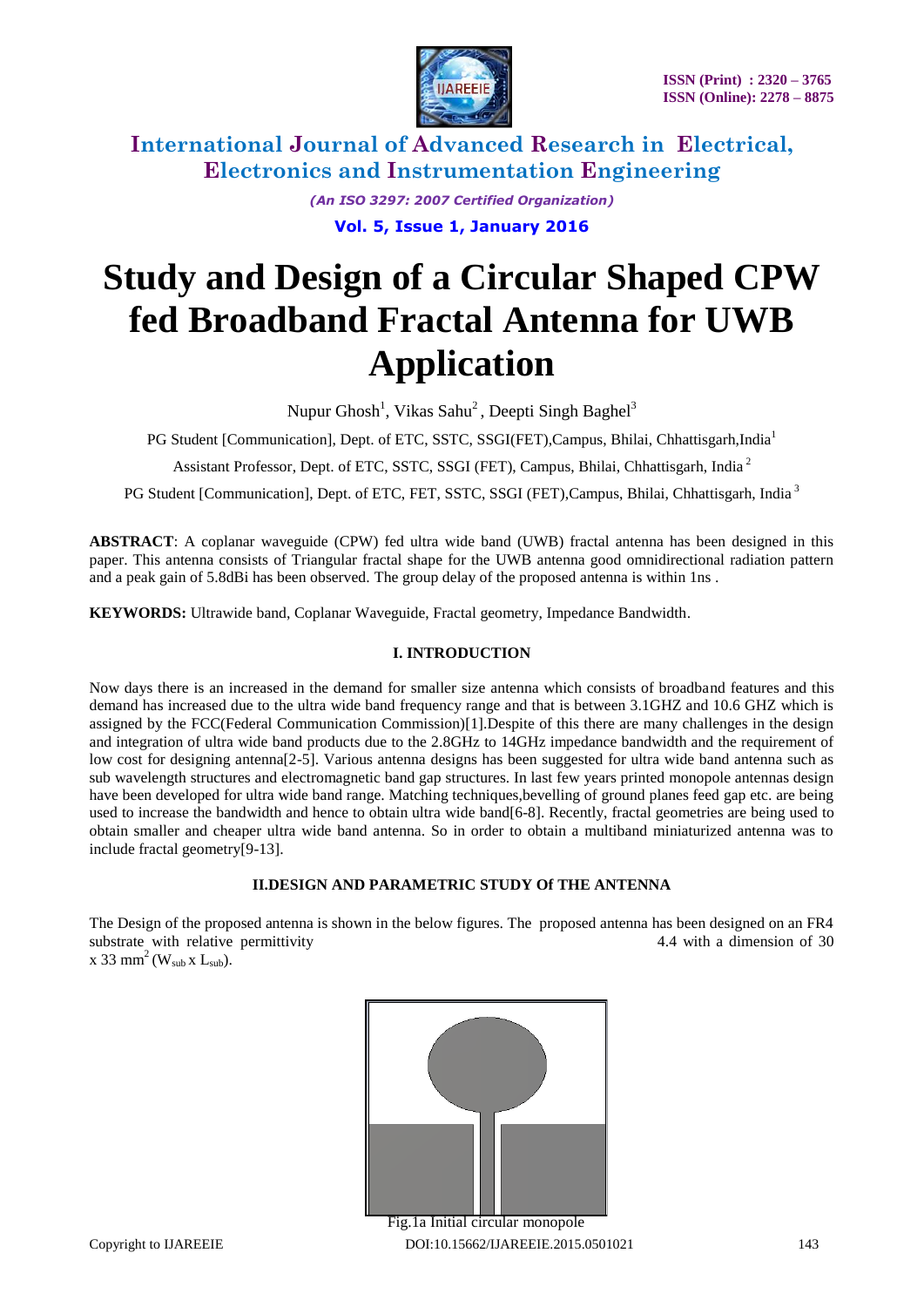

*(An ISO 3297: 2007 Certified Organization)*

### **Vol. 5, Issue 1, January 2016**

The initial height of the two ground plane  $d<sub>g</sub>$  is taken to be 10mm Fig.1a whereas Fig.1b shows the height of the two ground plane after beveling. The proposed antenna is shown in the Fig.2.Initially the planar antenna was designed to cover the entire ultra wide band range.

Effect of parameter of the radiating patch gap between ground planes has been studied. Fig.2 shows the complete layout of the CPW fed fractal antenna where  $L_{sub}$  and  $W_{sub}$  denotes the length and width of the substrate i.e 33mm x 30mm respectively. Gap between the ground plane and feed (g) is 0.80mm and the field width is 3.9mm.



Fig. 1b Construction of bevelled ground



Fig. 2 Circular fractal antenna

The width of the ground plane ( $W_g$ ) and the gap between the patch and the ground plane ( $W_p$ )are 12.5mm and 1.5mm respectively, where  $W_p$  is the most important parameter for impedance matching as shown in Fig. 3.



Fig. 3 Simulated result of proposed antenna gap variation between patch and ground.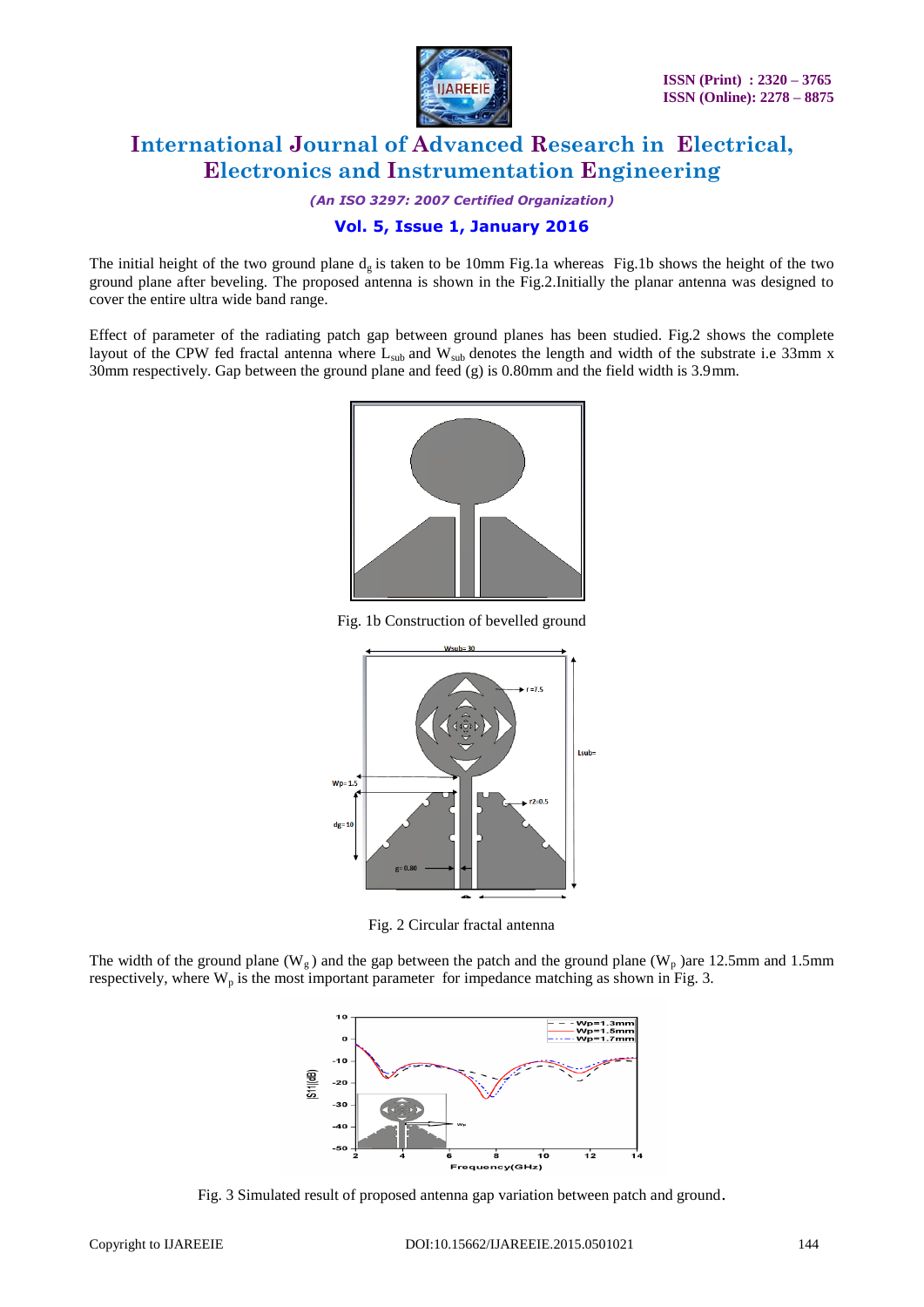

*(An ISO 3297: 2007 Certified Organization)*

## **Vol. 5, Issue 1, January 2016**

### **III.RESULT AND DISCUSSION**

#### A. CURRENT DISTRIBUTION

Basically antenna is a radiating slot formed between the ground plane and radiating patch. In Fig. 4 simulated current distributions of the proposed antenna have been shown at four frequencies, i.e. 3.5,5.5,7.5 and 10.2 GHz.



Fig. 4 Simulated current distribution of the proposed antenna at (a) 3.5GHz, (b)5.5GHz, (c)7.5GHz and (d)10.2GHz.

#### B. RETURN LOSS

The proposed antenna has a compact size of  $30x33mm^2$ . The comparison between  $S_{11}$  parameter of the antenna is shown in Fig. 5 and it is noticeable that the impedance bandwidth of the antenna ranges from 2.8GHz to14 GHz.



Fig. 5 Comparison of the  $S_{11}$  parameter with and without bevelling and with fractal slots.

### C. RADIATION PATTERN

The simulated radiation pattern in E-Plane and H-Plane of the proposed antenna at 3.5,5.5,7.5 and 10.2 GHz is shown in Fig.6(a) and Fig. 6(b), the E and H plane radiation pattern.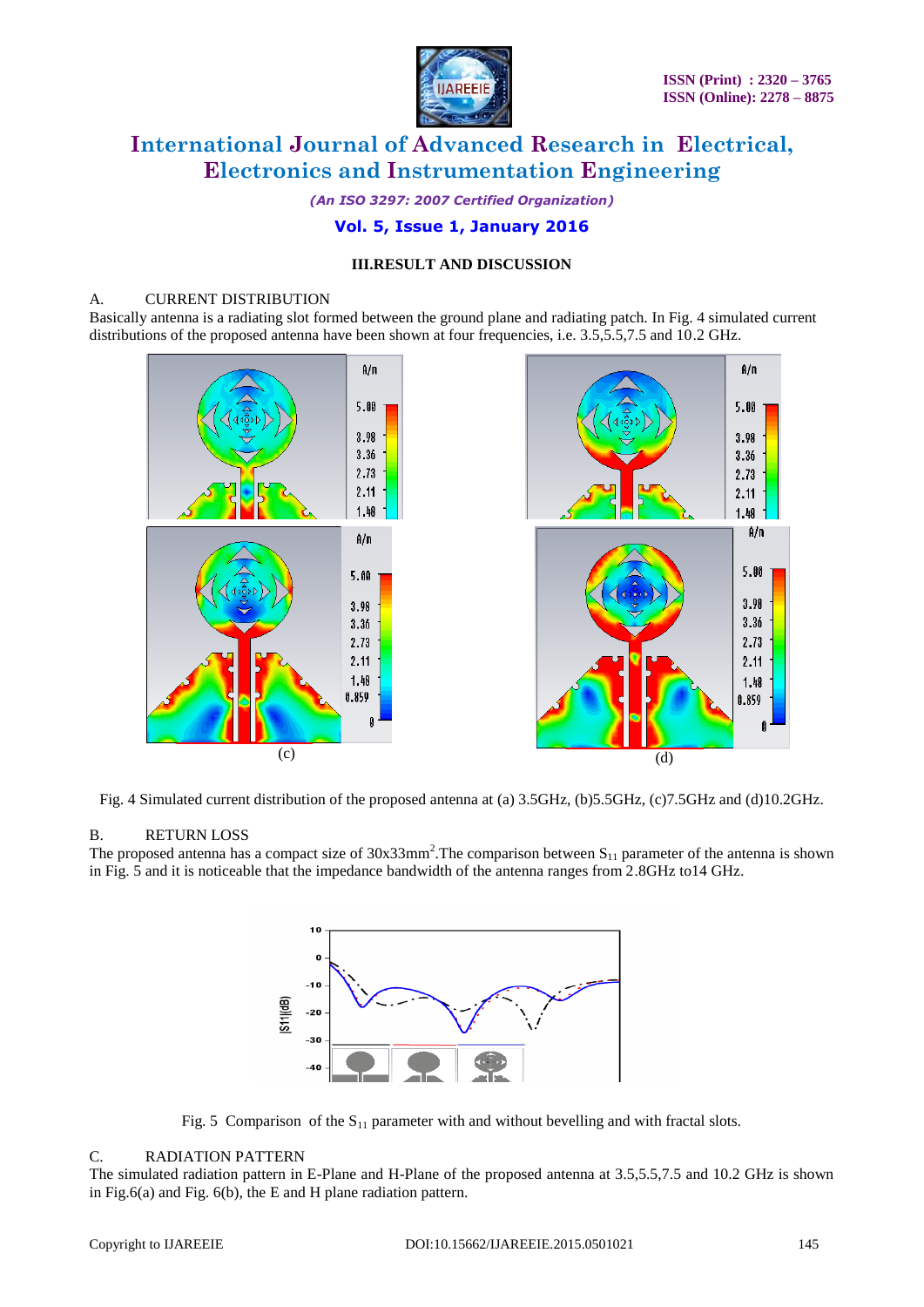

*(An ISO 3297: 2007 Certified Organization)*

# **Vol. 5, Issue 1, January 2016**



Fig. 6(b) Simulated Radiation pattern in E-plane and H-Plane at a (a)3.5GHz(b)5.5GHz(c)7.5GHz and (d)10.2GHz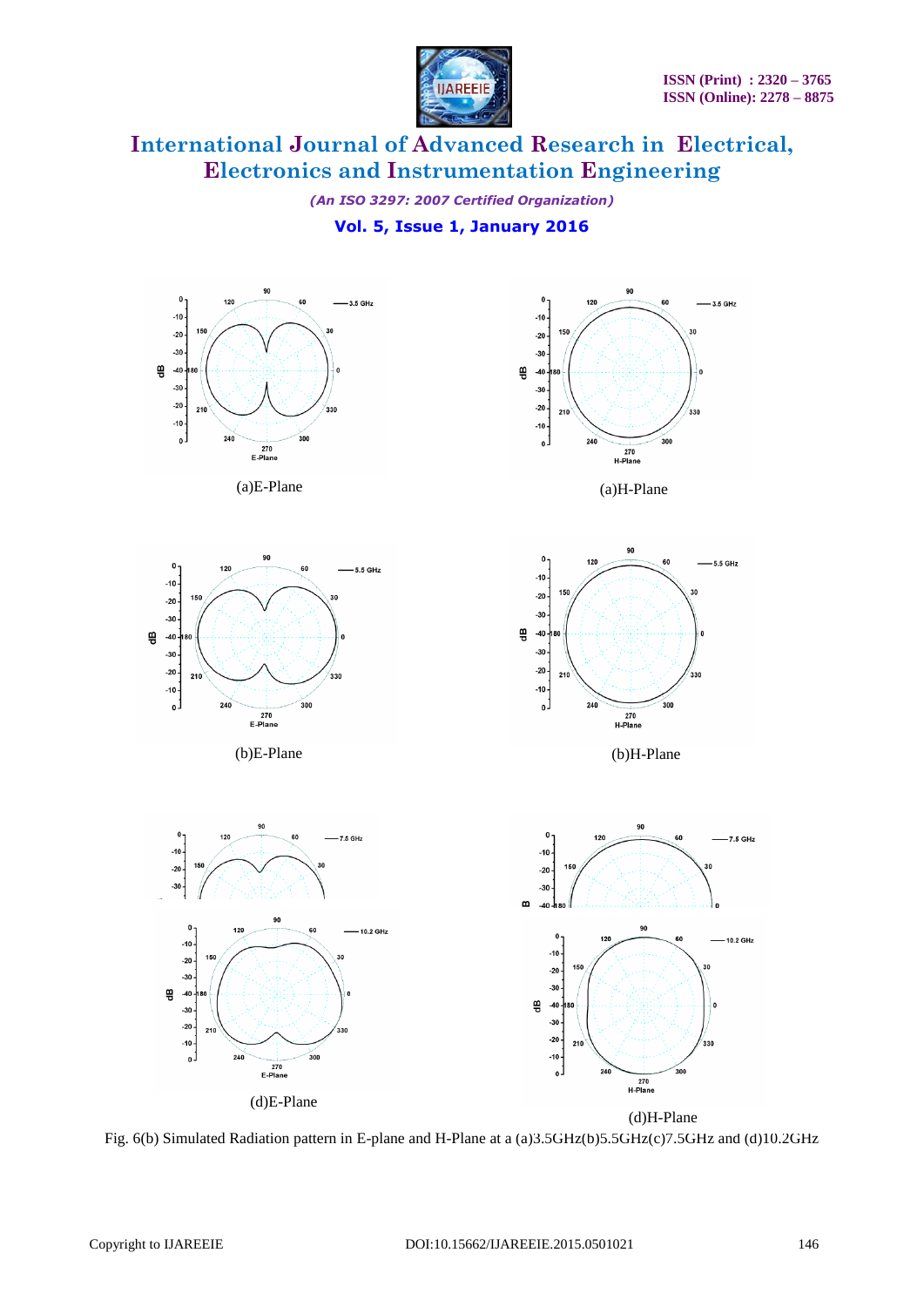

*(An ISO 3297: 2007 Certified Organization)*

### **Vol. 5, Issue 1, January 2016**

### D. PEAK GAIN AND GROUP DELAY

As frequency increases peak gain increases. The simulated peak gain of the proposed antenna is 5.8dBi, which is shown in Fig.7. After a certain higher frequency, the peak gain is almost constant. The group delay of the proposed antenna is shown in Fig.8, which is within 1ns this shows that the antenna non dispersive.



A coplanar waveguide fed circular broadband antenna is proposed. The stimulated radiation pattern of the antenna shows that the proposed antenna is very close to omnidirectional in H-Plane and bidirectional in E-Plane. The gain and group delay of antenna is within 5.8dBi and 1ns respsectively.The dimension of the proposed antenna is 30 x 33mm<sup>2</sup>, which is very compact size. The impedance bandwidth of the proposed antenna is from 2.8GHz to 14GHz.

#### **ACKNOWLEDGEMENTS**

My sincere thanks to Vikas Sahu and Deepti Singh ,co-author,for their guidance.I also want to thank all the researchers whose works has been used as references in preparing this paper.

#### **REFERENCES**

- [1] Report of the spectrum efficiency working group.: FCC spectrum policy task force, Tec Rep(2002).
- [2] Elsadek, H., Nashaat, D.M., "Band compact size trapezoidal PIFA antenna." , J. Electromagn. waves Appl. 21(7), 865–876 (2007).

[3] Liu, W.C., Liu, H.J., "Miniaturized asymmetrical CPW-FED meandered strip antenna for triple-band Operation." , J. Electromagn. Waves

Appl.21(8), 1089–1097 (2007).

[8] Das, S., Gorai, A., Ghatak, R., "An enhanced bandwidth CPW-fed fractal antenna for UWB communication", National Conference on Materials, Devices and Circuits in Communication Technology, pp. 59–62 (2014).

[9] Werner, D.H., Ganguly, S., "An overview of fractal antenna Engineering research.", IEEE Antennas Propag. Mag. 45(1) (2003).

<sup>[4]</sup> Deng, C., Xle, Y.J., Li, P., "CPW fed planer printed monopole antenna with impedance bandwidth, enhanced.", IEEE Antennas Wirel. Propag. Lett. 8, 1394–1397 (2009).

<sup>[5]</sup> Zhu, F., Gao, S., Li, J.Z., Xu, J.D., "Planer asymmetrical ultra wide band antenna with improved multiple band-notched characteristics." ,Electron. Lett. 48(11) (2012).

<sup>[6]</sup> Bazaz, R., Koul, S.K., Kumar, M., Basu, A., "An ultra wide band antenna with band reject capability and its characterization in time domain.", Prog. Electromagnet. Res. C. 19, 223–234 (2011).

<sup>[7]</sup> Pei, Q.Q., Qiu, C.W., Yuan, T., Zouhdi, S., "Hybrid shaped ultra wideband antenna.", Microwave Opt. Technol. Lett. 49(10), 2412–2415 (2009).